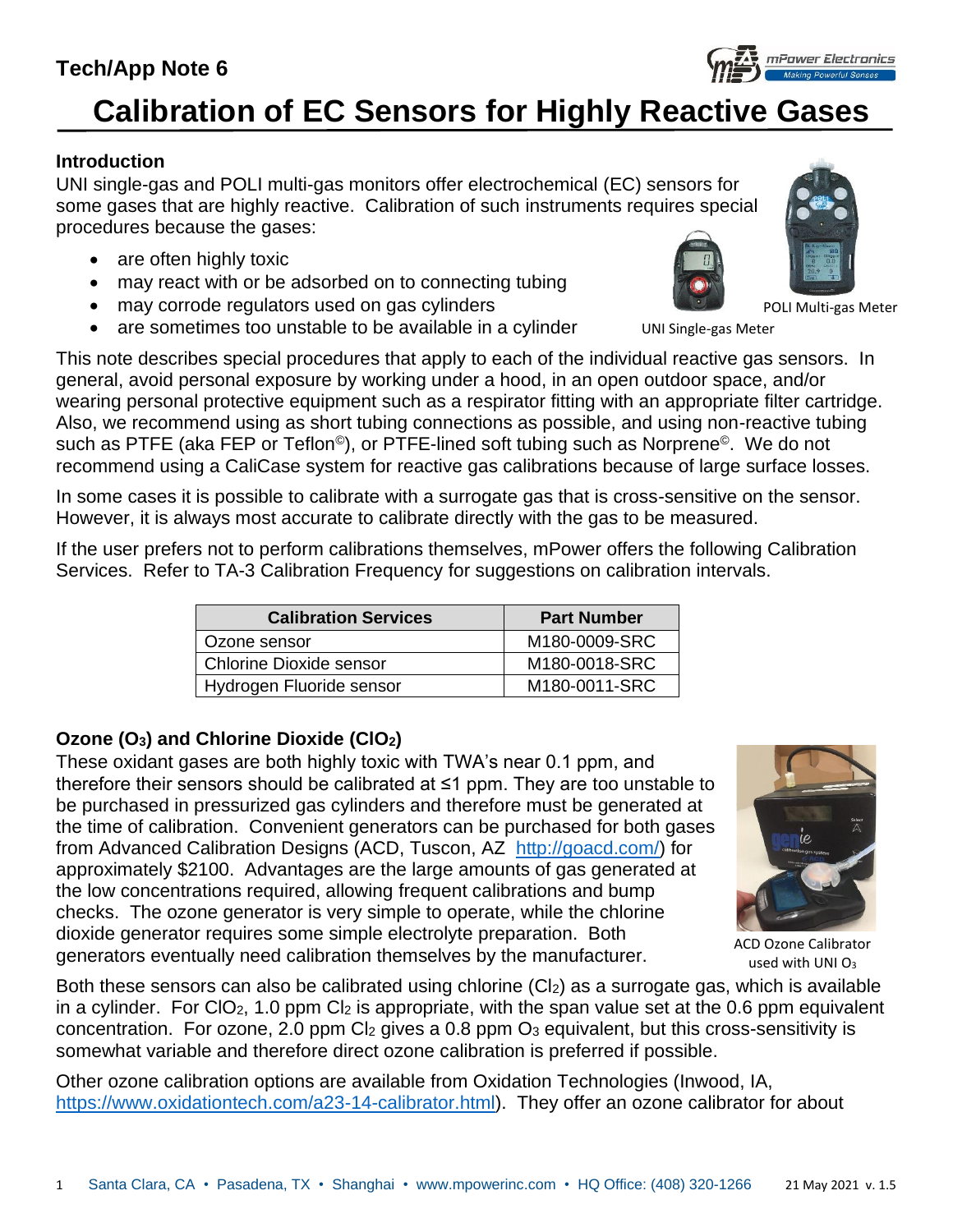\$1400, that generates an ozone concentration of 0.8 ppm. The operation is simple but the concentration is not adjustable and depends on the flow rate of the fixed-flow regulator used to supply the air from the adjacent cylinder. This company also supplies an ozone bump checker (Ozone Puffer) for about \$450 and ozone sensor calibration services.

Ozone sensors can also be bump checked using inexpensive commercial sterilizers (e.g., Airthereal [https://airthereal.com/collections/ozone-generator\)](https://airthereal.com/collections/ozone-generator) or by holding the UNI up to the lamp of an mPower NEO PID with its probe removed. However, these bump methods (including the Ozone Puffer) tend to generate high concentrations of ozone and do not do a good job of testing whether the instrument responds to ozone at the sub-ppm levels required for good industrial hygiene.



Oxidation Technol. Ozone Calibrator

## **Phosgene (COCl2)**

Phosgene is commonly used in plastics manufacture, but is a toxic gas with TWA of 0.1 ppm and a NIOSH 15-minute Ceiling of 0.2 ppm. Because of it's historical use as a chemical warfare agent, it is difficult to purchase in a calibration gas cilinder, and we therefore recommend using chlorine  $(CI_2)$  gas as a surrogate. Chlorine has half the sensitivity of phosgene itself, so 1 ppm Cl2 gives an ideal span gas setting of 0.50 ppm. As for ozone, a convenient source of 1 ppm Cl<sub>2</sub> is from a gas generator, available from Advanced Calibration Designs (ACD, Tuscon, AZ [http://goacd.com/\)](http://goacd.com/) for approximately \$2100. Alternatively, low-concentration Cl<sub>2</sub> gas can be purchased in a cylinder, but here again 1 ppm is either unavailable or has a short shelf-life of only 3 months. 2 ppm  $Cl<sub>2</sub>$  is offered with a shelf life up to one year and is therefore the more practical option (mPower P/N M600-0094-000). Note that 2 ppm Cl<sup>2</sup> is equivalent to 1 ppm phosgene, which is at the upper limit of the sensor range. We therefore suggest setting the span value to 0.95 ppm so that the sensor will not display an overrange warning if the reading goes slightly over the span setting during calibration. The 5% discrepancy thus caused is minor and within the expected accuracy of the gas standard.

### **Hydrogen Fluoride (HF)**

HF gas is highly corrosive and toxic, with an OSHA TWA of 3 ppm and an ACGIH TWA of 0.5 ppm. It can be purchased, but is often very expensive (over \$1000) and most manufacturers will only supply it in large, non-portable cylinder and require a site safety inspection first. We have found that disposable hydrogen chloride (HCl) cylinders provide a reliable and less expensive surrogate calibration gas. Although HCl is a somewhat easier to handle than HF, it is still corrosive and subject to losses on connecting surfaces, especially in humid conditions. Therefore it is necessary to use a corrosion-resistant (stainless steel) regulator, inert tubing, keep connections as short and dry as possible, and extend the calibration time to saturate surfaces.

The HF sensor gives a transient response to humidity changes that takes a few minutes re-settle close to zero response. The response is positive when changing to drier air and negative when changing to more humid air. Because HCl calibration gas is dry, it is best to allow about 5 minutes of gas exposure to let the humidity reponse decay, leaving only the HCl chemical response.

Proceed as follows:

- Obtain a cylinder of 10 ppm HCl in dry nitrogen
- Set the HF sensor Span Value to the equivalent HF response of 16 ppm (check TA Note 4 for updates)
- Zero in ambient air
- For UNI single gas meters, a 0.3 LPM regulator is adequate if connections are short, allowing gas savings. For POLI, 0.5 LPM is preferred.
- To calibrate, start the HCl gas flow 1-2 minutes before initiating the 3-minute span calibration, for a total of 4-5 minutes, to pre-soak the tubing, instrument housing and sensor.